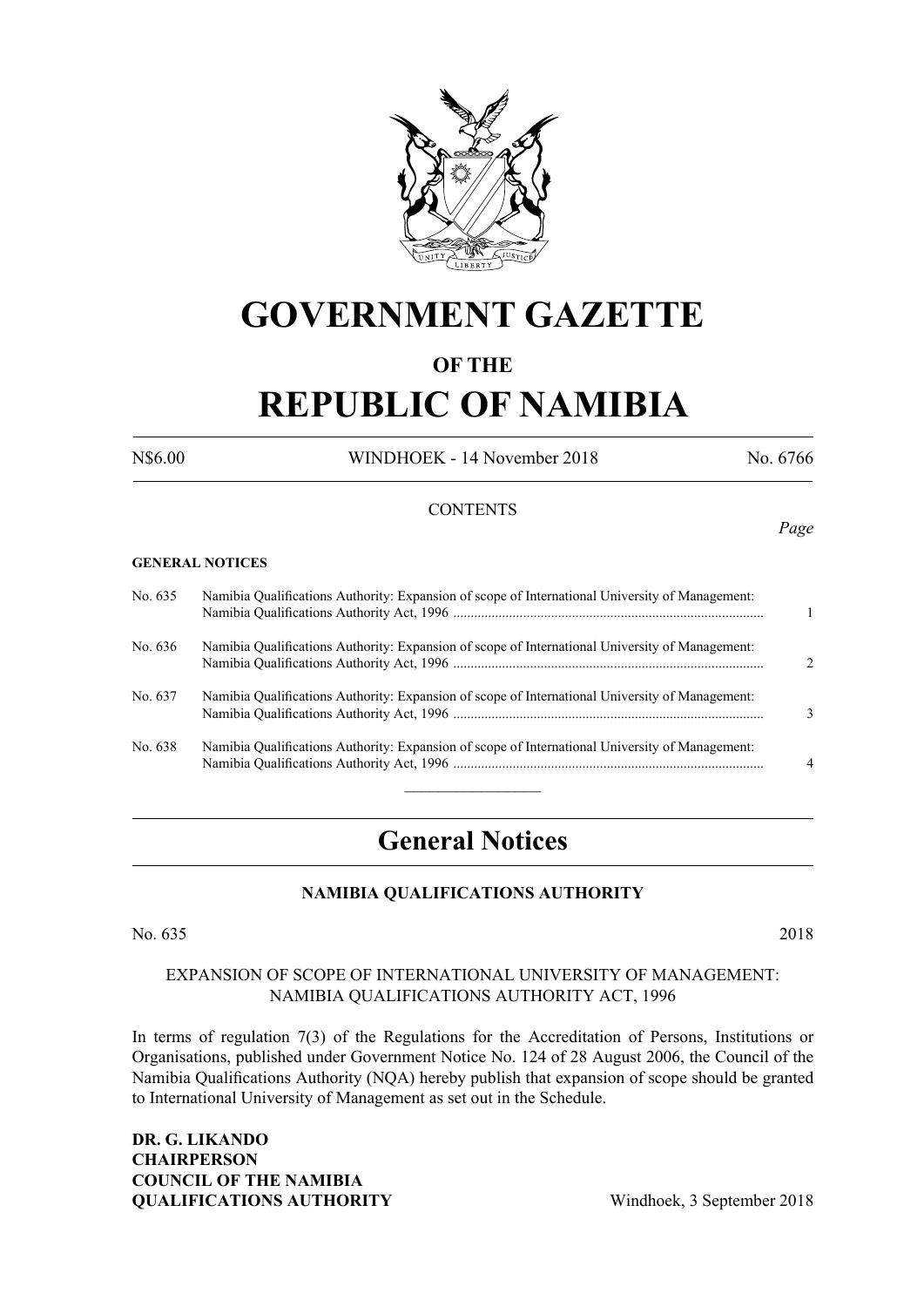#### **SCHEDULE**

- a) The Council of the Namibia Qualifications Authority (NQA) grants expansion of scope to International University of Management and its courses leading to the following NQF registered qualification through a face-to-face mode:
	- **•** Q0872 Bachelor of Education in Secondary Education Honours Level 8
- b) The Council of the NQA accredits International University of Management to offer its course from its Nkurenkuru campus leading to the qualifications set out under paragraph (a).
- c) The period of accreditation extends until 28 March 2021.
- d) International University of Management must apply for re-accreditation in terms of regulation 12(1) of the Regulations for the Accreditation of Persons, Institutions or Organisations promulgated under Government Notice No. 124 of 28 August 2006 in such time as to enable Council to make a decision prior to the 28 March 2021.
- e) Copies of the report of the NQA's findings arising from the consideration of the application for accreditation by International University of Management are available from International University of Management or from the NQA.

 $\frac{1}{2}$ 

### **NAMIBIA QUALIFICATIONS AUTHORITY**

#### No. 636 2018

#### Expansion of Scope of International University of Management: Namibia Qualifications Authority Act, 1996

In terms of regulation 7(3) of the Regulations for the Accreditation of Persons, Institutions or Organisations, published under Government Notice No. 124 of 28 August 2006, the Council of the Namibia Qualifications Authority (NQA) hereby publish that expansion of scope should be granted to International University of Management as set out in the Schedule.

#### **Dr. G. Likando Chairperson COUNCIL OF THE NAMIBIA QUALIFICATIONS AUTHORITY** Windhoek, 22 October 2018

#### **SCHEDULE**

- a) The Council of the Namibia Qualifications Authority (NQA) grants expansion of scope to International University of Management and its courses leading to the following NQF registered qualifications through a face-to-face mode:
	- **•** Q0873 Diploma in Education (Pre and Junior Primary) (Level 7)
	- **•** Q0961 Bachelor of Education in Pre and Junior Primary Education Honours Level 8
	- **•** Q0874 Bachelor of Education in Senior Primary Education Honours Level 8
	- **•** Q0872 Bachelor of Education in Secondary Education Honours Level 8
	- O0981 Certificate in Health and Wellness Studies (Level 5)
	- Q0982 Diploma in Health and Wellness Studies (Level 6)
	- **•** Q0983 Bachelor of Health and Wellness Studies Level 7
	- O0984 Bachelor of Health and Wellness Studies Honours Level 8
	- **•** Q1004 Postgraduate Diploma in Events Management (Level 8)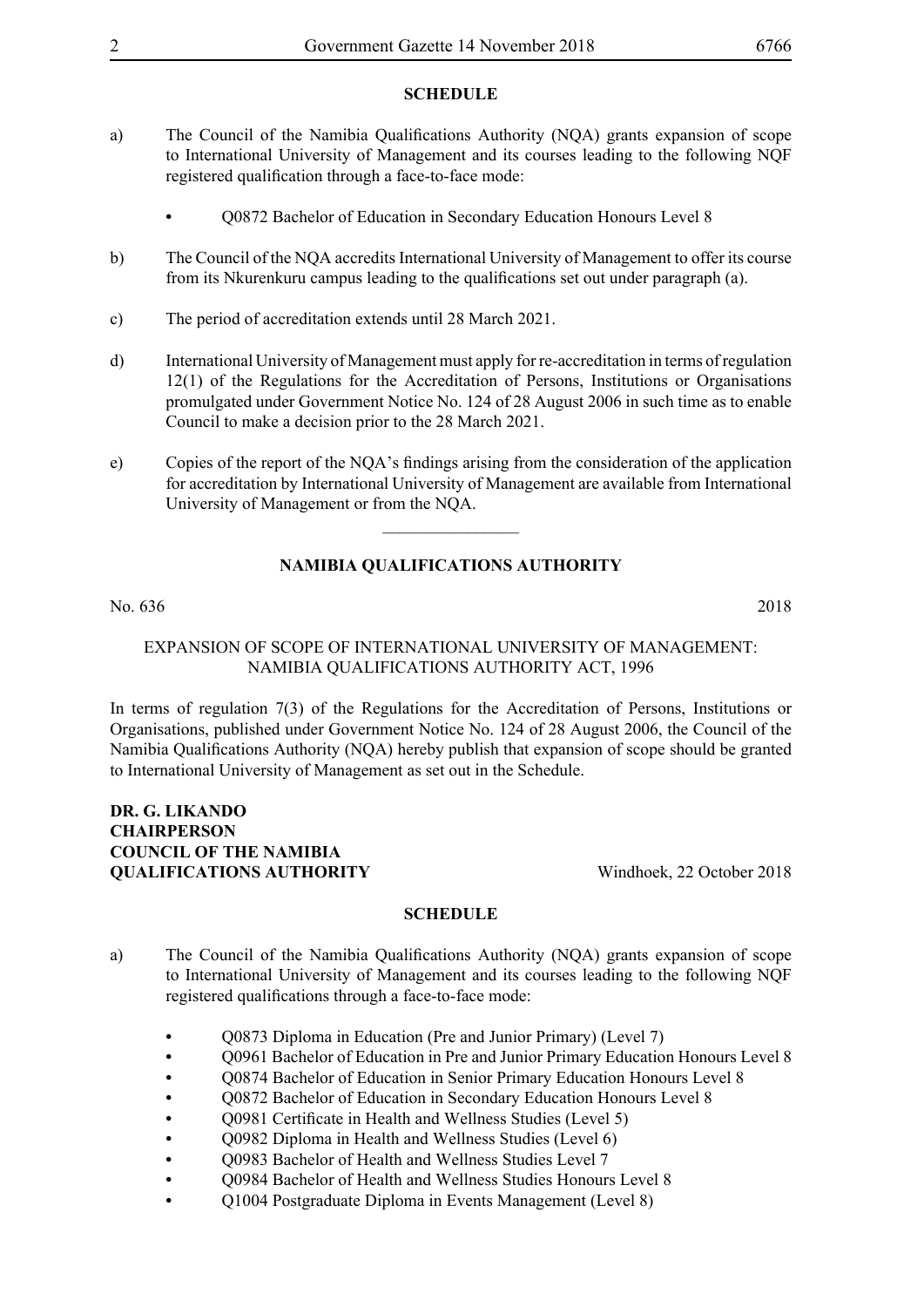- b) The Council of the NQA accredits International University of Management to offer its courses from its Dorado Park campus leading to the qualifications set out under paragraph (a).
- c) The period of accreditation extends until 28 March 2021.
- d) International University of Management must apply for re-accreditation in terms of regulation 12(1) of the Regulations for the Accreditation of Persons, Institutions or Organisations promulgated under Government Notice No. 124 of 28 August 2006 in such time as to enable Council to make a decision prior to the 28 March 2021.
- e) Copies of the report of the NQA's findings arising from the consideration of the application for accreditation by International University of Management are available from International University of Management or from the NQA.

#### **NAMIBIA QUALIFICATIONS AUTHORITY**

 $\frac{1}{2}$ 

#### No. 637 2018

#### Expansion of Scope of International University of Management: Namibia Qualifications Authority Act, 1996

In terms of regulation 7(3) of the Regulations for the Accreditation of Persons, Institutions or Organisations, published under Government Notice No. 124 of 28 August 2006, the Council of the Namibia Qualifications Authority (NQA) hereby publish that expansion of scope should be granted to International University of Management as set out in the Schedule.

#### **Dr. G. Likando Chairperson COUNCIL OF THE NAMIBIA QUALIFICATIONS AUTHORITY** Windhoek, 3 September 2018

#### **SCHEDULE**

- a) The Council of the Namibia Qualifications Authority (NQA) grants expansion of scope to International University of Management and its courses leading to the following NQF registered qualification through a face-to-face mode:
	- **•** Q0872 Bachelor of Education in Secondary Education Honours Level 8
- b) The Council of the NQA accredits International University of Management to offer its course from its Ongwediva campus leading to the qualifications set out under paragraph (a).
- c) The period of accreditation extends until 28 March 2021.
- d) International University of Management must apply for re-accreditation in terms of regulation 12(1) of the Regulations for the Accreditation of Persons, Institutions or Organisations promulgated under Government Notice No. 124 of 28 August 2006 in such time as to enable Council to make a decision prior to the 28 March 2021.
- e) Copies of the report of the NQA's findings arising from the consideration of the application for accreditation by International University of Management are available from International University of Management or from the NQA.

 $\overline{\phantom{a}}$  , where  $\overline{\phantom{a}}$